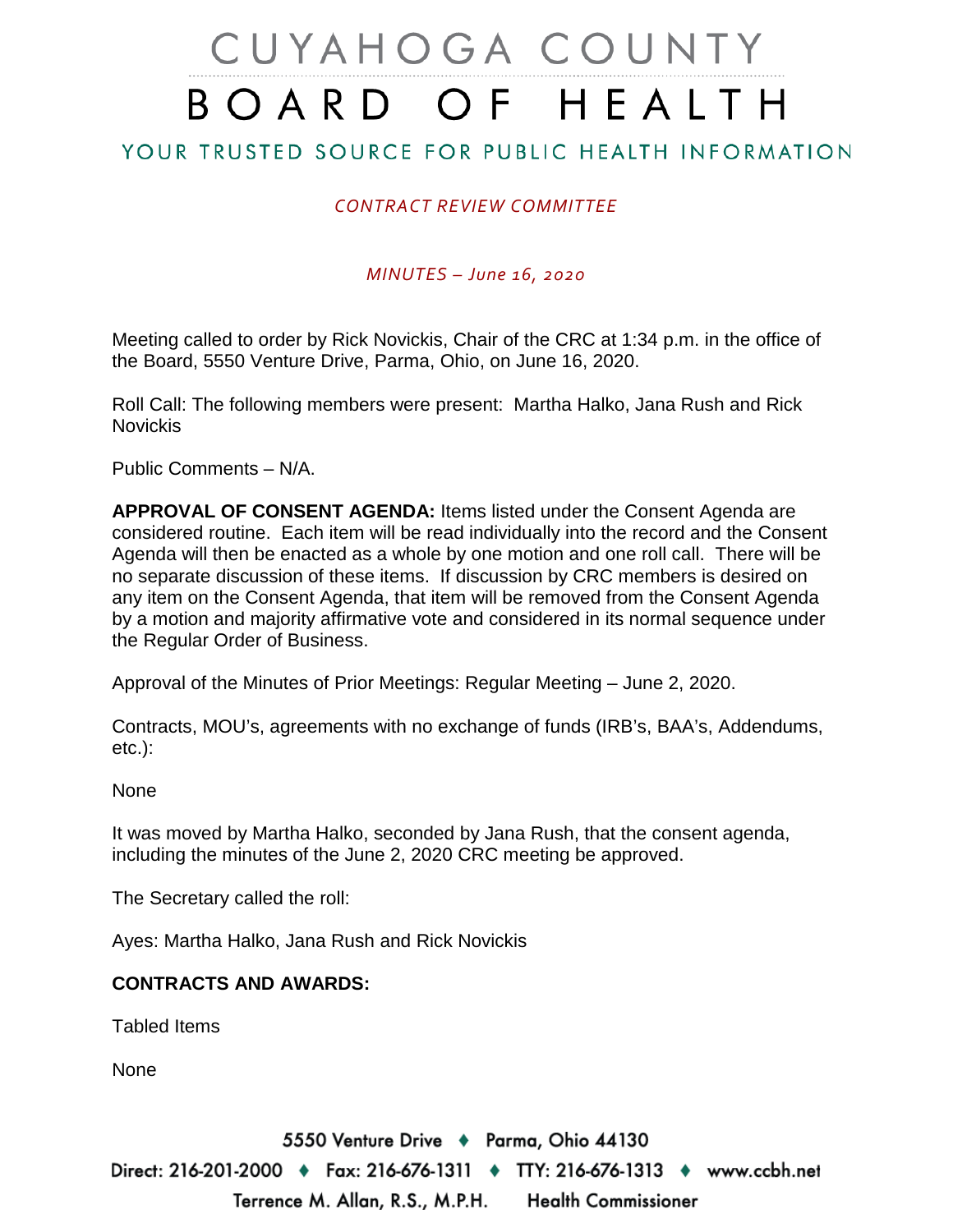New Items For Review

Bid/Quote Openings ≥ \$25,000.00

None

Bid/Quote Openings < \$25,000.00

None

Expenditures: Contracts up to \$25,000.00

It was moved by Jana Rush, seconded by Martha Halko that the contract (CRC 2020- 68) with Radio One under the Overdose Data to Action (OD2A) grant from June 14, 2020 to July 26, 2020 in an amount not to exceed \$21,300.00 be approved.

Presented by: Rick Novickis

Purpose: To provide marketing and promotional campaigns for the OD2A program.

Funding Source: 100% reimbursable through the OD2A grant

The Secretary called the roll:

Ayes: Martha Halko, Jana Rush and Rick Novickis

It was moved by Rick Novickis, seconded by Martha Halko that the addendum (CRC 2020-69) to the contract (CRC 2019-223) with Alyssa Sherer to increase the amount paid to Alyssa Sherer from \$20,000.00 to \$39,000.00 be approved.

Presented by: Andrew Heffron

Purpose: To serve as Nurse Practitioner in the CCBH Family Planning Clinic.

Funding Source: 100% reimbursable through the FY2020 Reproductive Health and Wellness grant.

The Secretary called the roll:

Ayes: Martha Halko, Jana Rush and Rick Novickis

Revenue Generating Agreements up to \$25,000.00

None

Contract Rescissions

5550 Venture Drive ♦ Parma, Ohio 44130

Direct: 216-201-2000 ♦ Fax: 216-676-1311 ♦ TTY: 216-676-1313 ♦ www.ccbh.net

**Health Commissioner** 

Terrence M. Allan, R.S., M.P.H.